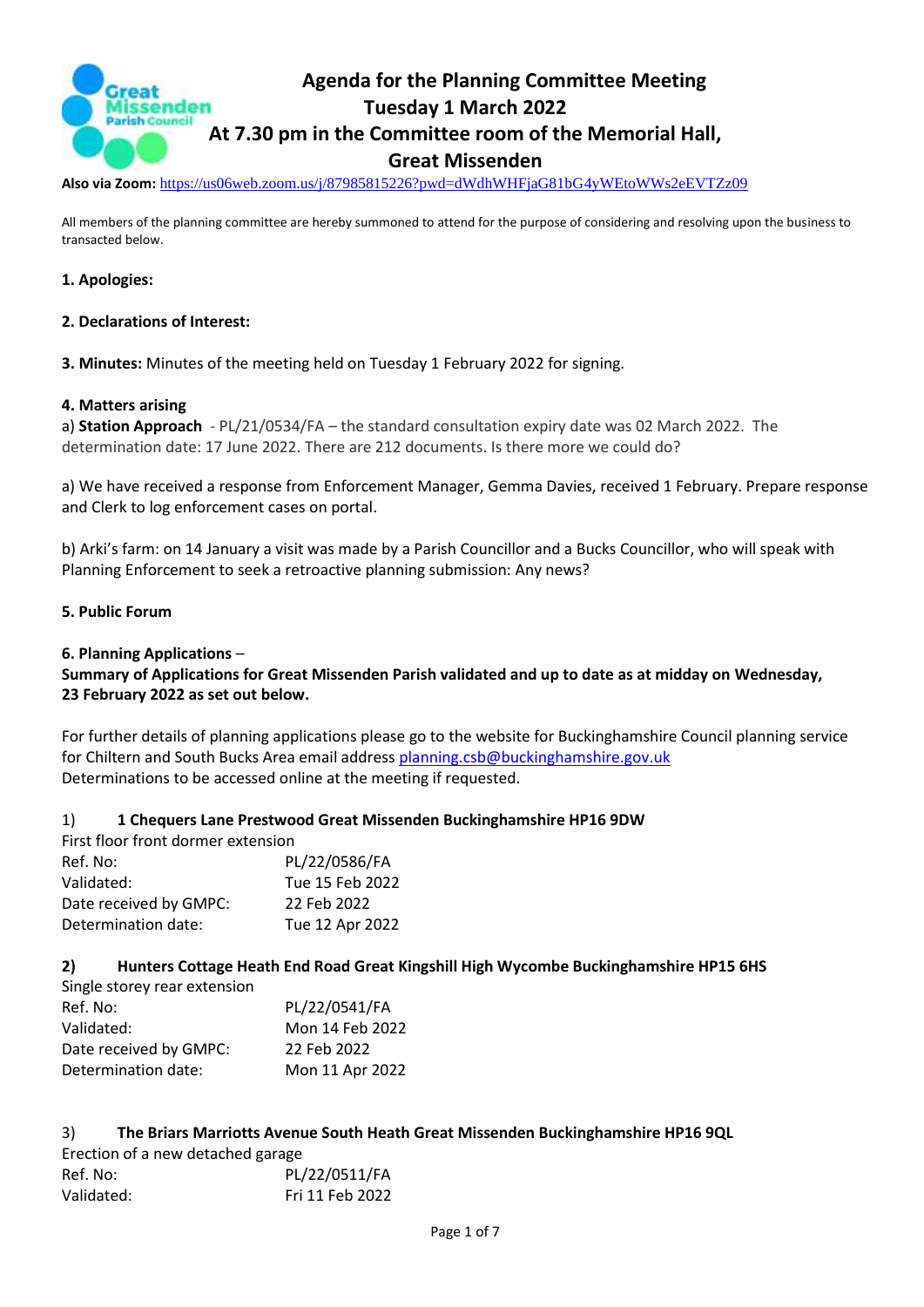| Date received by GMPC: | 16 Feb 2022     |
|------------------------|-----------------|
| Determination date:    | Fri 08 Apr 2022 |

### 4) **41 Sixty Acres Road Prestwood Buckinghamshire HP16 0PE**

Single storey side extension, new roof at rear and an additional door at side elevation

| Ref. No:               | PL/22/0512/FA   |
|------------------------|-----------------|
| Validated:             | Fri 11 Feb 2022 |
| Date received by GMPC: | 21 Feb 2022     |
| Determination date:    | Fri 08 Apr 2022 |

#### 5) **White Gables 7 Sixty Acres Road Prestwood Buckinghamshire HP16 0PD**

Certificate of Lawfulness for proposed garage conversion to living space and addition of an external flue to the side elevation Ref. No: PL/22/0525/SA

| Validated:             | Tue 15 Feb 2022 |
|------------------------|-----------------|
| Date received by GMPC: |                 |
| Determination date:    | Tue 12 Apr 2022 |

### 6) **Brockhurst Twitchell Road Great Missenden Buckinghamshire HP16 0BQ**

| First floor front/side extension |                 |
|----------------------------------|-----------------|
| Ref. No:                         | PL/22/0472/FA   |
| Validated:                       | Wed 09 Feb 2022 |
| Date received by GMPC:           | 15 Feb 2022     |
| Determination date:              | Wed 06 Apr 2022 |

### 7) **6 Heath End Road Great Kingshill High Wycombe Buckinghamshire HP15 6HL**

Single storey rear extension following the demolition of an existing conservatory, alterations to ground floor rear window

| PL/22/0479/FA   |
|-----------------|
| Mon 21 Feb 2022 |
|                 |
| Mon 18 Apr 2022 |
|                 |

#### 8) **2 Hughenden Place Great Kingshill Buckinghamshire HP15 6AZ**

Part conversion of existing garage into living space Ref. No: PL/22/0461/FA Validated: Tue 08 Feb 2022 Date received by GMPC: 15 Feb 2022 Determination date: Tue 05 Apr 2022

#### 9) **29 Lodge Lane Prestwood Buckinghamshire HP16 0SU**

Demolition of rear conservatory, single storey side and rear extensions Ref. No: PL/22/0458/FA Validated: Tue 08 Feb 2022 Date received by GMPC: Determination date: Tue 05 Apr 2022

#### 10) **Cottage Farm Aylesbury Road Great Missenden Buckinghamshire HP16 9LS**

Listed Building Consent for maintenance and repairs to the stables Ref. No: PL/22/0445/HB Validated: Fri 11 Feb 2022 Date received by GMPC: Determination date: Fri 08 Apr 2022 Bat report for Cottage Farm, Leather Lane.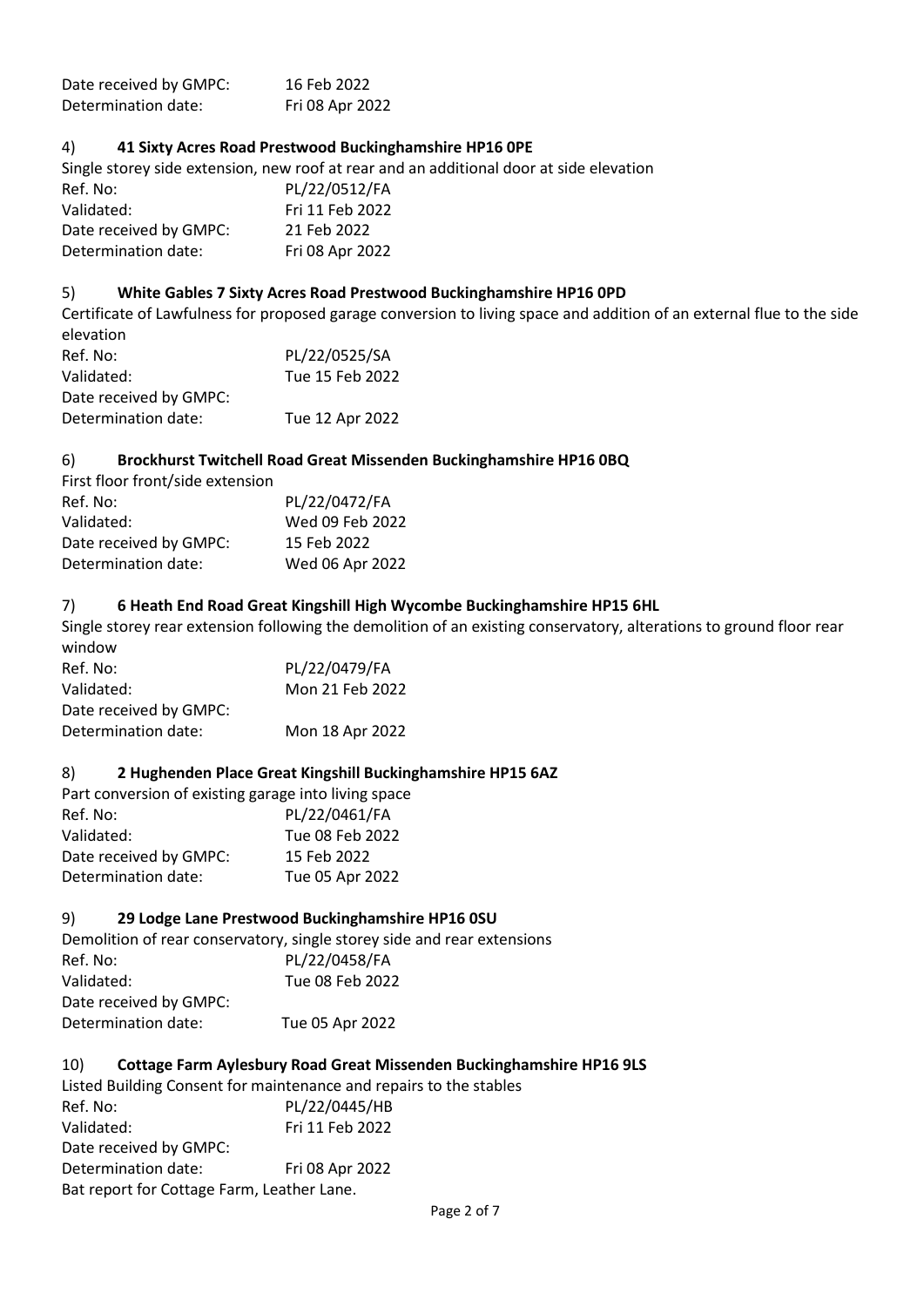### 11) **The Site Extends From The North Of Frith Hill To The South Of Leather Lane Between The Set Leather Lane Great Missenden Buckinghamshire**

In accordance with Schedule 17 to the High Speed Rail (London - West Midlands) Act 2017, the nominated undertaker hereby requests approval of PLANS AND SPECIFICATIONS relating to Work No.s 2/14 (part of) and 2/19 authorised by the Act and comprising of the following detail: - South Heath Cutting (Part of) - Havenfield Wood, Footpath GMI/2 Accommodation Overbridge - Footpath GMI/12 Overbridge - Earthworks associated with Havenfield Wood / Footpath GMI/2 - Accommodation Access and associated maintenance access track - Earthworks associated with GMI/2/1 footpath realignment - Earthworks associated with Chiltern Tunnel North Portal and - Compound and access track and realignment of footpath GMI/13/3 - (U&A 1964) - Noise Barrier - 4 No. Drainage ponds - Drainage Ditches - 2 No. Culverts (above ground elements only) o Havenfield Wood Drop Inlet Culvert o South Heath Culvert - Location of vehicle restraint barriers and - Location of the permanent (security) fencing.<br>Ref. Nat.

| Ref. No:               | PL/22/0430/HS2  |
|------------------------|-----------------|
| Validated:             | Mon 07 Feb 2022 |
| Date received by GMPC: | 16 Feb 2022     |
| Determination date:    | Mon 04 Apr 2022 |

For information circulation: no comments accepted on Bucks Planning portal. Please note, it does not include realignment of Leather lane or the portal buildings at the north portal. It only includes EKFB submission for the South Heath cutting.

### 12) **Woodlands Kiln Road Prestwood Great Missenden Buckinghamshire HP16 9DG**

2 single storey rear extensions, first floor side extension, front porch, changes to fenestration and materials, formation of new vehicular access onto Over Hampden, extension of existing vehicular access onto Kiln Road and associated hardstanding

| Ref. No:               | PL/22/0371/FA   |
|------------------------|-----------------|
| Validated:             | Tue 08 Feb 2022 |
| Date received by GMPC: | 10 Feb 2022     |
| Determination date:    | Tue 05 Apr 2022 |

## 13) **Lion House Martinsend Lane Great Missenden Buckinghamshire HP16 9BH**

Erection of detached ancillary residential outbuilding

| Ref. No:                        | PL/22/0317/FA   |
|---------------------------------|-----------------|
| Validated:                      | Thu 27 Jan 2022 |
| Date received by GMPC:          | 1 Feb 2022      |
| Determination date:             | Thu 24 Mar 2022 |
| 1 Objection and Trees affected. |                 |

### 14) **Hardwicke House Twitchell Road Great Missenden Buckinghamshire HP16 0BQ**

Single storey rear extension, external lift shaft to rear, replacement windows throughout, new porch canopy, new hardstanding, car parking and access to front Open for comment icon

| PL/22/0311/FA   |
|-----------------|
| Thu 27 Jan 2022 |
| 1 Feb 2022      |
| Thu 24 Mar 2022 |
|                 |

### 15) **Frognal Nairdwood Lane Prestwood Great Missenden Buckinghamshire HP16 0QH**

| Single storey side and rear extensions |                 |
|----------------------------------------|-----------------|
| Ref. No:                               | PL/22/0261/FA   |
| Validated:                             | Fri 28 Jan 2022 |
| Date received by GMPC:                 | 1 Feb 2022      |
| Determination date:                    | Fri 25 Mar 2022 |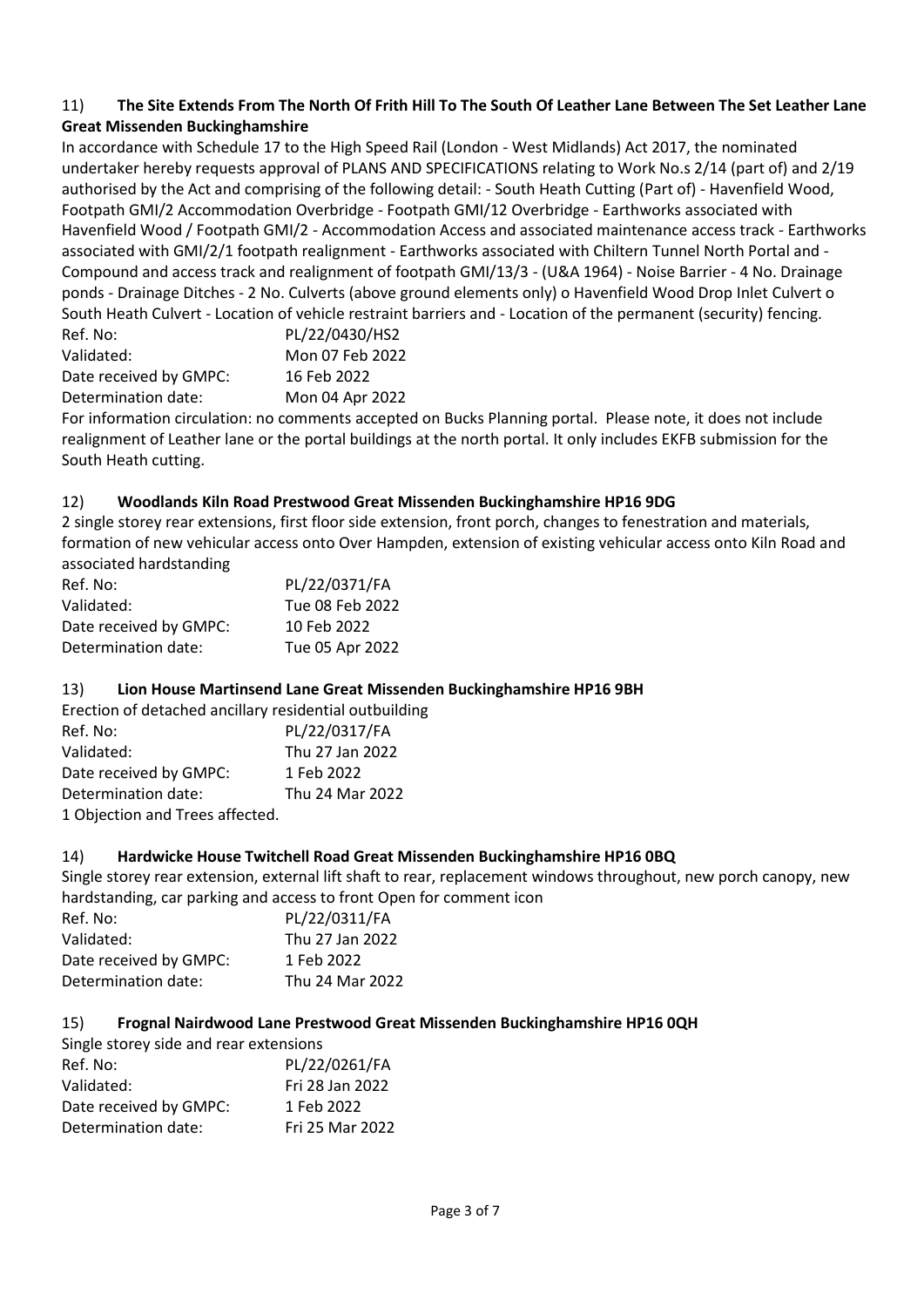## 16) **Little Reddon Wyck Marriotts Avenue South Heath Great Missenden Buckinghamshire HP16 9QL**

Part two storey / part single storey side extension, hip to gable roof extension to side, front porch, addition of 4 front and 1 rear dormer windows and changes to doors and windows

| Ref. No:               | PL/22/0272/FA   |
|------------------------|-----------------|
| Validated:             | Fri 28 Jan 2022 |
| Date received by GMPC: | 2 Feb 2022      |
| Determination date:    | Fri 25 Mar 2022 |

### 17) **92 Wrights Lane Prestwood Buckinghamshire HP16 0LG**

Replacement of tile cladding with insulation and render Ref. No: PL/22/0213/FA Validated: Wed 26 Jan 2022 Date received by GMPC: 1 Feb 2022 Determination date: Wed 23 Mar 2022

### 18) **7 Chiltern Manor Park Great Missenden Buckinghamshire HP16 9BL**

Part two story, part first floor side and single story rear extensions and renovation of the existing porch and existing garage, front porch roof canopy, changes to doors and windows and an additional door to side elevation.

| Ref. No:               | PL/22/0180/FA                                                                                        |
|------------------------|------------------------------------------------------------------------------------------------------|
| Validated:             | Tue 01 Feb 2022                                                                                      |
| Date received by GMPC: | 3 Feb 2022                                                                                           |
| Determination date:    | Tue 29 Mar 2022                                                                                      |
|                        | 1 noighbour objection requesting restrictions for window privacy, boundary keeping and property bodg |

1 neighbour objection requesting restrictions for window privacy, boundary keeping and property hedges to remain.

19) Mayhill 30 Upper Hollis Great Missenden HP16 9HP

Single story side/rear extension, detached double garage, changes to windows and doors, solar panels on roof and rending of existing wall: amended plans 11 February.

| Ref. No:               | PL/21/4281/FA          |
|------------------------|------------------------|
| Validated:             | <b>Fri 05 Nov 2021</b> |
| Date received by GMPC: | 16 Feb 2022            |
| Determination date:    |                        |
|                        |                        |

Parish no objection on 8 February. One resident objection based on size and scale but noted amended plan Conditional permission boundary improvement to 7 & 9 Upper Hollis.

## 20) **Fern Lea Little Hollis Great Missenden Buckinghamshire HP16 9HZ**

| PL/22/0250/FA   |
|-----------------|
| Mon 24 Jan 2022 |
| 28 Jan 2022     |
| Mon 21 Mar 2022 |
|                 |

### 21) **6 Heath End Road Great Kingshill High Wycombe Buckinghamshire HP15 6HL**

Single storey rear extension following the demolition of an existing conservatory and alterations to ground floor rear window

| PL/22/0479/FA   |
|-----------------|
| Mon 21 Feb 2022 |
| 23 Feb 2022     |
| Mon 18 Apr 2022 |
|                 |

### **7. Correspondence:-**

**a) Appeal** correspondence from Buckinghamshire Council that covers January – all not yet decide on 23 February 2022: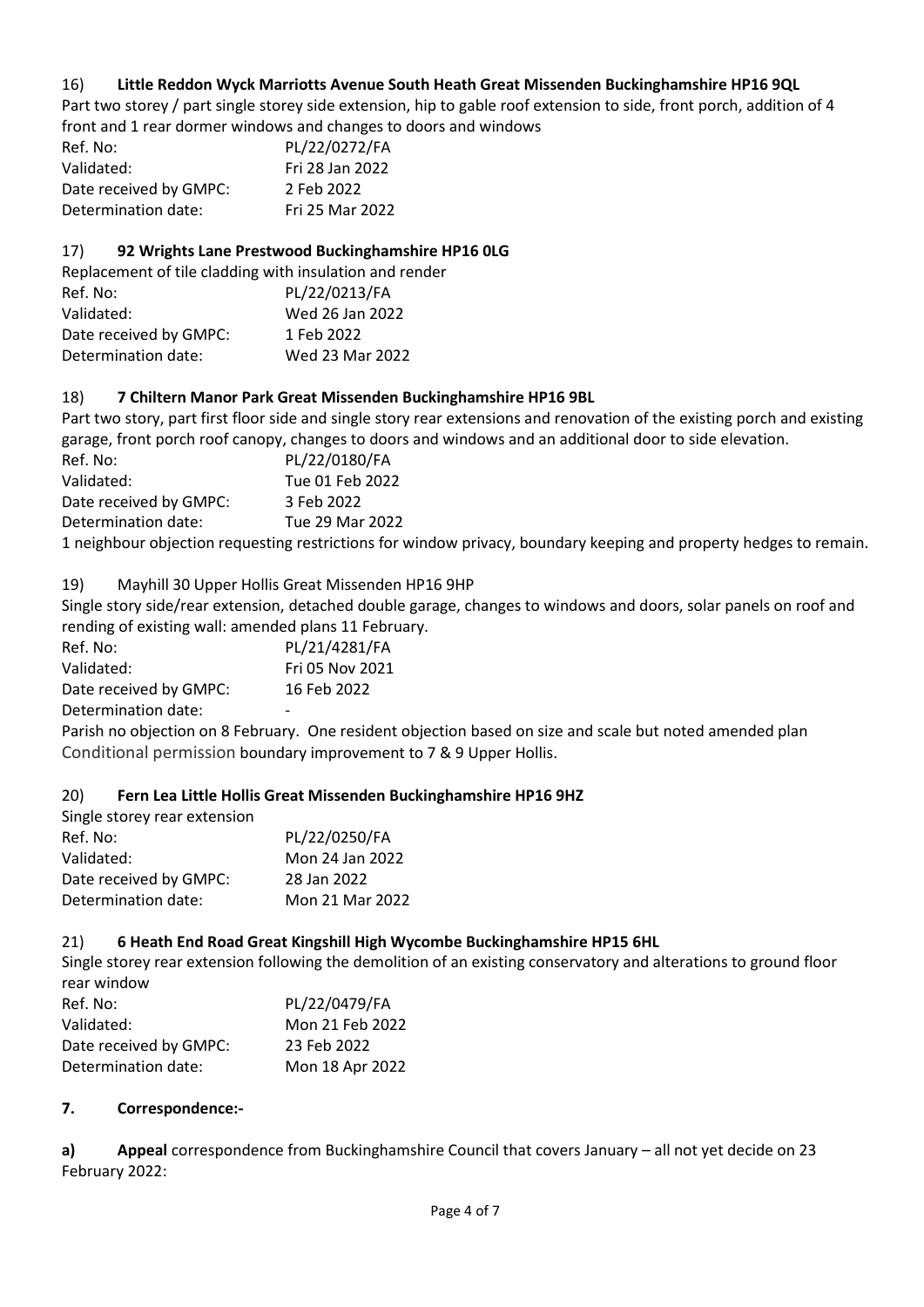# 1 **Kimba Farm Stud Moat Lane Prestwood Buckinghamshire HP16 9BT**

Erection of covered manege (retrospective) Reference PL/20/4379/FA Appeal reference: APP/X0415/D/21/3273901 An appeal against **refusal** – appeal start date: 24 November – *Not yet decided*.

2 **Bonheur Nags Head Lane Great Missenden Buckinghamshire HP16 0HG** Ref. No: PL/21/3526/FA and the Status: **Refuse Permission.** There is a pending Appeal against Refusal for 3526 APP/X0415/D/21/3287332 dated 14 December 2021. *Not yet decided.*

3 **Holly Hatch Cottage Nags Head Lane GREAT MISSENDEN HP16 0HD** Ref. No: PL/21.1477/FA **–Refusal –** Appeal against Refusal APP/X0415/W/21/3279497. *Not yet decided.*

**b)** Buckinghamshire Council by 23 February 2022 have submitted a series of outcomes of planning applications that cover:-

# **1. 70 Fairacres Prestwood Buckinghamshire HP16 0LF**

Certificate of Lawfulness for proposed single storey rear extension **Ref. No: PL/21/4897/SA Validated: Thu 23 Dec 2021 Status: Certificate of lawfulness issued**

# **2. Bonheur Nags Head Lane Great Missenden Buckinghamshire HP16 0HG**

Single storey rear, single storey side infill, first floor rear, conversion of exiting garage to living accommodation, new porch canopy, changes to doors and windows

**Ref. No: PL/21/4792/FA Validated: Wed 15 Dec 2021 Status: Refuse permission (PC No Objection)**

# **3. 17 Heath End Close Great Kingshill Buckinghamshire HP15 6HR**

New single storey rear extension and the addition of a roof light to the front and rear elevation **Ref. No: PL/21/4761/FA Validated: Wed 15 Dec 2021 Status:** Conditional permission

# **4. Hedgeside Kiln Close Prestwood Great Missenden Buckinghamshire HP16 9DJ**

Single storey front extension and insertion of front rooflight and side window **Ref. No: PL/21/4699/FA Validated: Thu 09 Dec 2021 Status:** Conditional permission

# **5. Uplands 29 Wycombe Road Prestwood Buckinghamshire HP16 0PJ**

# Single storey rear extension following demolition of existing conservatory

**Ref. No: PL/21/4769/FA Validated: Wed 22 Dec 2021 Status:** Conditional permission

## **6. Woodend Spurlands End Road Great Kingshill Buckinghamshire HP15 6HX**

Two storey front extension, part single/part two storey side extension, 2 front dormer windows and changes to windows and doors.

**Ref. No: PL/21/4668/FA Validated: Fri 24 Dec 2021 Status:** Conditional permission

# **7. Cherry Trees Broombarn Lane Great Missenden Buckinghamshire HP16 9JD**

Demolition of existing bungalow and erection of new dwelling

**Ref. No: PL/21/4661/FA Validated: Tue 07 Dec 2021 Status:** Conditional permission PC no objection but request to protect the small bats.

# **8. Redcliffe House 5 Chiltern Manor Park Great Missenden Buckinghamshire**

HP16 Single storey rear extension and alterations existing single storey rear extension roof, windows and doors 9BL

**Ref. No: PL/21/4638/FA Validated: Mon 06 Dec 2021 Status:** Conditional permission

# **9. Land Adjacent To 20 Lodge Lane Prestwood Buckinghamshire HP16 0SU**

Two oaks - crown thinning and crown reduction (TPO/2014/008)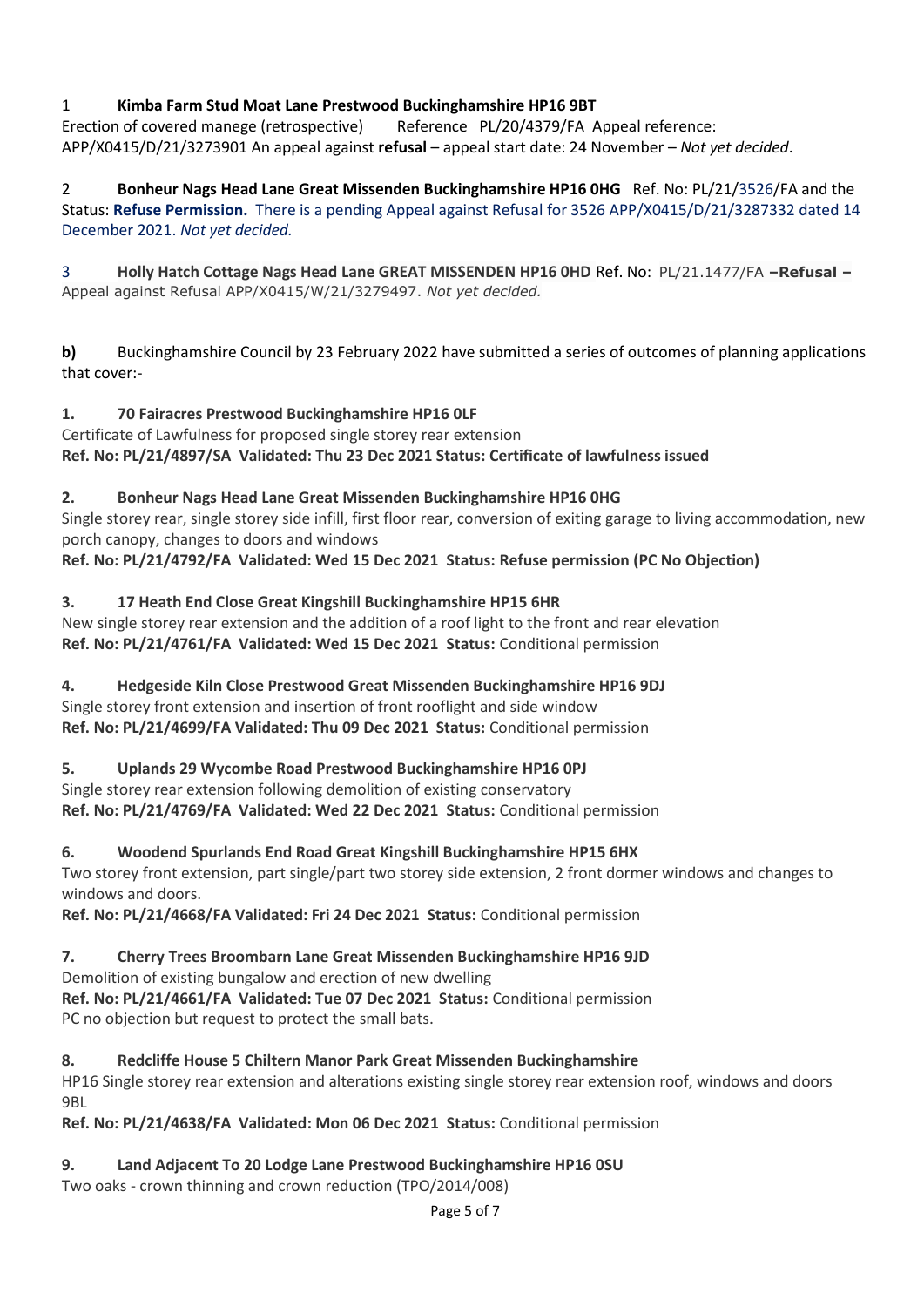**Ref. No: PL/21/4527/TP Validated: Thu 02 Dec 2021 Status:** Conditional permission

# **10. 6 Upper Hollis Great Missenden Buckinghamshire HP16 9HP**

Demolition of conservatory and erection of single storey rear extension, enlargement of existing side dormer, front porch canopy and changes to windows and doors

**Ref. No: PL/21/4536/FA Validated: Fri 10 Dec 2021 Status:** Conditional permission

# **11. Mellow Cottage Great Kingshill Farm Stag Lane Great Kingshill Buckinghamshire HP15 6EW**

Certificate of Lawfulness for existing use of a static caravan as a dwelling (C3 Residential) also known as 'Building H' and Mellow Cottage

**Ref. No: PL/21/4461/EU Validated: Mon 22 Nov 2021 Status:** Granted (PC no objection)

# **12. 152 Wycombe Road Prestwood Great Missenden Buckinghamshire HP16 0HJ**

Two storey side extension with new garage roof

**Ref. No: PL/21/4460/FA Validated: Mon 22 Nov 2021 Status:** Conditional permission

# **13. Tara Frith Hill South Heath Great Missenden Buckinghamshire HP16 9QF**

Single storey front extension of existing garage with front balcony, insertion of 2 side dormers in existing roof and solar panels

**Ref. No: PL/21/4474/FA Validated: Mon 20 Dec 2021 Status: Refuse Permission -** he site is located within the open Green Belt wherein Local Plan Policy GB15 allows for the erection of ancillary residential outbuildings subject to the buildings being both small and also subordinate in scale to the original dwelling. By reason of its significant depth, height, footprint and substantial sized dormers, the resultant garage would not be small and would constitute inappropriate development within the Green Belt.

## **14. Peterley Wood Farm Peterley Lane Prestwood Buckinghamshire HP16 0HH**

Demolition of 3 existing structures including one dwelling and the erection of detached dwelling with associated parking and landscaping

**Ref. No: PL/21/4439/FA Validated: Fri 03 Dec 2021 Status:** Conditional permission

# **15. Mandalay 48 Honor Road Prestwood Buckinghamshire HP16 0NL**

Part two storey/part single storey side extension and changes to windows and door **Ref. No: PL/21/4431/FA Validated: Mon 06 Dec 2021 Status:** Conditional permission

**16. Cherry Trees Broombarn Lane Great Missenden Buckinghamshire HP16 9JD** Erection of garden building in the rear garden **Ref. No: PL/21/4332/FA Validated: Wed 24 Nov 2021 Status:** Conditional permission

**17. Cherry Trees Broombarn Lane Great Missenden Buckinghamshire HP16 9JD** Siting of caravan on land for temporary period

**Ref. No: PL/21/4021/FA Validated: Thu 14 Oct 2021 Status:** Conditional permission

# **18. Ardwick Lodge Potter Row Great Missenden Buckinghamshire HP16 9LU**

Demolition of existing bungalow, garage and outbuilding, erection of 4 bedroom detached dwelling, widening of existing access and new gate and fencing

**Ref. No: PL/21/3843/FA Validated: Tue 26 Oct 2021 Status: Refuse Permission -**given the size and scale of the replacement it will be materially larger than the existing dwelling and thus the proposal would constitute inappropriate development in the Green Belt

# **19. Rainbow View Ballinger Road South Heath Great Missenden Buckinghamshire HP16 9QH**

Single storey rear extension, first floor side extension, porch and loft conversion incorporating raising of ridge height, additional front and rear windows with rear juliet balcony and 6 side rooflights. Conversion of carport to garage, with width extension at front and installation of 2 garage roof lanterns.

**Ref. No: PL/21/3249/FA Validated:** Mon 04 Oct 2021 Status: Conditional permission